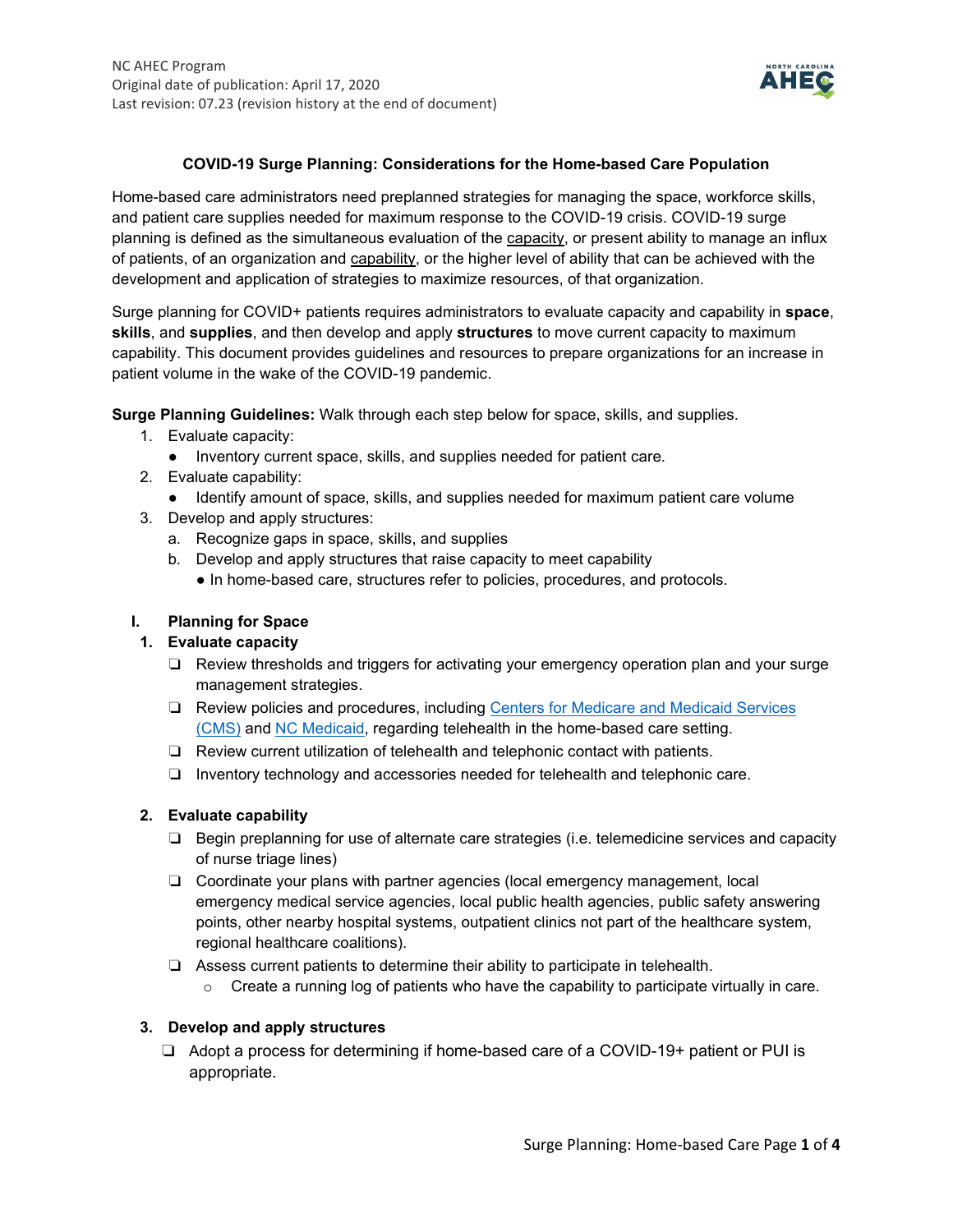

- $\circ$  An example policy from the Home Care Alliance of MA outlines quidance for home [health and hospice agencies on admissions and discharges to hospitals](https://www.nahc.org/wp-content/uploads/2020/04/HCAM-Home-Health-Guidance-for-COVID-19-Admissions.pdf) related to COVID-19.
- ❏ Adopt a process for determining if home-based care of a COVID-19+ patient or PUI is contraindicated.
- ❏ Adopt a process for determining if home-based care can be effectively managed via telehealth. Refer to applicable payor requirements for telehealth.
- ❏ Determine a plan that specifically addresses staff and patient safety and physical protection in the home with guidelines for screening, admitting, visiting, and discharging COVID-19+ patients or PUI.
	- o The National Association for Home Care and Hospice has provided an example [supplemental infection prevention and control](https://www.nahc.org/wp-content/uploads/2020/03/LHC-PP-COVID19.pdf) policy.
- ❏ Communicate with partners, agencies, and regulatory authorities when thresholds and triggers within your emergency operations plan have been met and alternate care strategies are being considered.

### **II. Planning for Skills**

*\* [NC AHEC Program website](https://www.ncahec.net/covid-19/training-and-literature-for-health-care-professionals/workforce-surge-planning-playbooks/) has resources for surging workforce skills in home-based care.*

### 1. **Evaluate capacity**

- ❏ Inventory specialized care skills of internal health care workers.
- ❏ Perform risk assessment of current workforce for complications related to COVID-19.
- ❏ Inventory disaster preparedness, public health, telehealth, and leadership skills of internal staff.

### **2. Evaluate capability**

- ❏ Identify the specialized skills needed for an increased patient census, both for face-to-face care and telemedicine.
- ❏ Identify the specialized skills needed to lead surge planning and management team if not yet established (Surge Command Center).
- ❏ Identify gaps in essential patient care skills.
- ❏ Identify additional external workforce and coordinate with partner agencies.
- ❏ Evaluate current credentialing and licensure requirements at the facility and state levels.

### **3. Develop and apply structures**

- ❏ Develop a Surge Command Center to centralize deployment and assignment decisions.
	- o Refer to an example [agency preparedness algorithm for COVID-19 home and hospice](https://www.nhpco.org/wp-content/uploads/COVID-19-Agency-Preparedness.pdf)  [care.](https://www.nhpco.org/wp-content/uploads/COVID-19-Agency-Preparedness.pdf)
- ❏ Expedite credentialing processes and consult with the state about plans for relaxing of licensure to include providers with licenses in other states.
- ❏ Determine how to staff and support home-based patient care.
	- $\circ$  Assign a team of staff members to provide face-to-face care of COVID-19+ patients and PUI. This staff should not cross-staff to cover patients who are not COVID-19+ or PUI.
	- $\circ$  Prepare a contingency staffing plan for team members who must leave the workforce due to illness or exposure. Refer to [Guidance for Risk Assessment and Public Health](https://www.cdc.gov/coronavirus/2019-ncov/hcp/guidance-risk-assesment-hcp.html)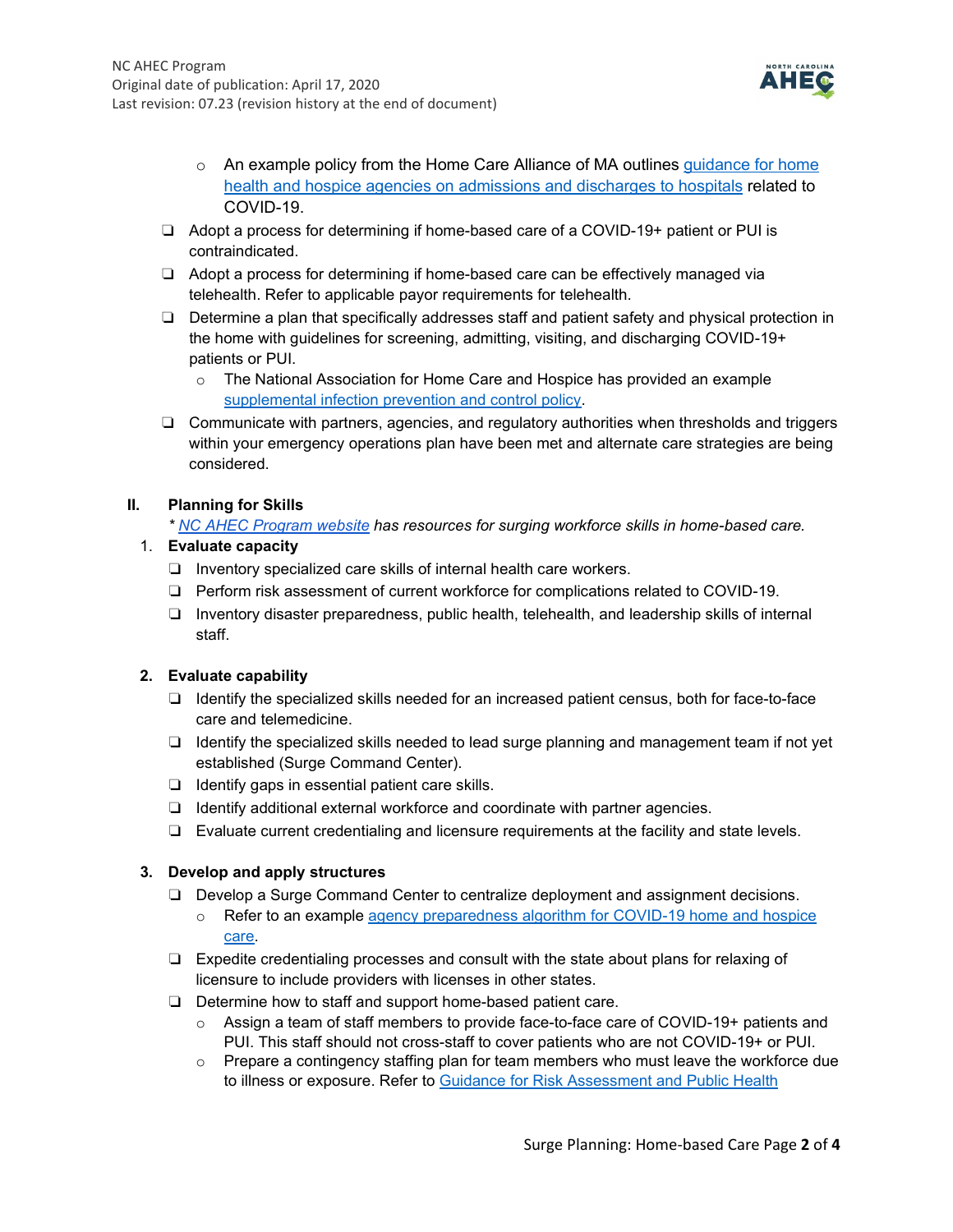

[Management of Healthcare Personnel with Potential COVID-19 exposure a](https://www.cdc.gov/coronavirus/2019-ncov/hcp/guidance-risk-assesment-hcp.html)nd [Return to](https://www.cdc.gov/coronavirus/2019-ncov/hcp/return-to-work.html?CDC_AA_refVal=https%3A%2F%2Fwww.cdc.gov%2Fcoronavirus%2F2019-ncov%2Fhealthcare-facilities%2Fhcp-return-work.html)  [work](https://www.cdc.gov/coronavirus/2019-ncov/hcp/return-to-work.html?CDC_AA_refVal=https%3A%2F%2Fwww.cdc.gov%2Fcoronavirus%2F2019-ncov%2Fhealthcare-facilities%2Fhcp-return-work.html) guidelines.

- $\circ$  Cross-train staff for additional skills that are within their scope of practice to limit face-toface interactions and increase efficiency of the team.
- $\circ$  Provide face masks to COVID+ patients and PUI in order to prevent spread to family members at home.
- o Implement proactive strategies to prevent staff attrition and burnout.
- ❏ Develop policies to protect high risk patients and staff.
	- o High risk staff: Consider limiting exposure of pregnant clinicians from face-to-face care of patients with COVID-19, particularly during high risk procedures that increase exposure. Evaluate other high-risk staff (those who are immunocompromised, have pulmonary disease, cardiovascular disease, or hypertension) to determine their risk of exposure and ability to wear the required personal protective equipment.
	- o High risk patients: Assign high-risk patient cases to different care teams than care teams who will manage the care of COVID+ patients or PUI.
- ❏ Determine what types of patients will be served via telehealth.
	- $\circ$  Assign team members who may be at high risk for complications of COVID-19 to the telemedicine center or to non-COVID+ patients.
	- o Cross-train staff with technological skills needed for telehealth.
	- $\circ$  Develop a telemedicine appropriateness assessment protocol to determine if the patient's condition can be effectively managed via telehealth.
	- $\circ$  Develop a telemedicine capability assessment protocol to determine if patients and families are capable of real time, 2-way, audiovisual, interactive virtual communication.
	- $\circ$  Develop a telemedicine technological team that can train patients and families in the use of telemedicine either virtually or face-to-face.
	- $\circ$  Refer to telemedicine scope of practice and position statements from relevant regulatory and licensing boards. See the [NC BON position statement on telenursing.](https://www.ncbon.com/vdownloads/position-statements-decision-trees/telehealth-telenursing.pdf)
- ❏ Provide just-in-time training for reassigned, external, returning, and newly graduated workers to fulfill skills gaps.
- ❏ Identify evidenced-based resources for ongoing training and assure accessibility to staff.
- ❏ Create team-based care with a broad range of skills and assign to relevant patient care teams.
- ❏ Provide workforce support with virtual consultation hotlines.
- ❏ Assure workforce has necessary equipment to execute skills.
	- $\circ$  Train additional personnel in PPE use, proper donning and doffing techniques, and in PPE conservation. These personnel can monitor the PPE donning and doffing of staff who have to enter COVID+ or PUI homes via an audiovisual connection.
- ❏ Develop a plan for housing/sheltering staff working with COVID-19+ patients and PUI who need to quarantine from household members who are at high risk.
	- $\circ$  Consider working with local hotels to get wings to provide temporary housing.
	- o Frontline workers who are members of the American Nurses Association can reserve up to [7 free consecutive nights](https://ebiz.nursingworld.org/Login?returnurl=https://www.nursingworld.org/my-account/one-million-rooms/&SSOL=Y) at Hilton hotels across the US.

# **III. Planning for Supplies**

- **1. Evaluate capacity**
	- ❏ Inventory supplies most likely to be needed with the COVID+ and PUI population.